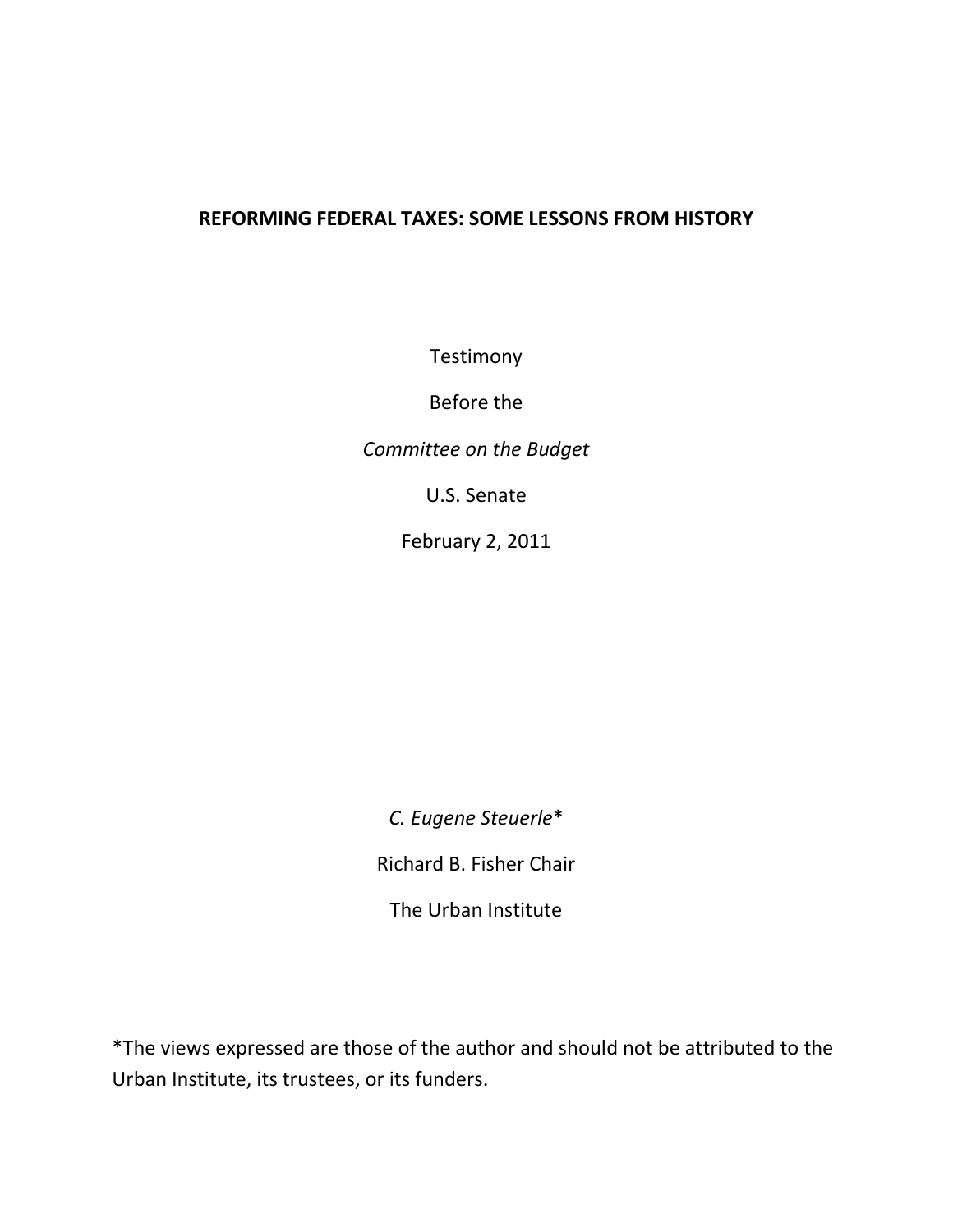#### **Mr. Chairman and Members of the Committee**:

Many tax and budget reforms know no ideological or party boundaries. While legitimate debates transpire on degrees of progressivity or size of government, no one favors the unequal justice, inefficiency, and complexity we see in our tax code today. Neither does anyone really favor the ways that tomorrow's scheduled deficits—over and beyond any amount related to recession—threaten economic slowdown and place unfair burdens on our children.

You have asked that my testimony concentrate on what makes reform most likely, given the lessons of history. As Heraclitus noted, "You cannot step twice into the same river; for other waters are ever flowing on to you." Yet, as I will attempt to illustrate here, a little planning can still help one cross the stream. Let me engage in a bit of literary license and distinguish between serendipity and luck. Luck is random. Serendipity involves good things happening because one takes steps to increase the probability that they will, although almost never in the exact way one originally intended.

With hindsight, commentators typically note how serendipitous circumstances allowed past tax and budget reform to happen. With foresight, they are more likely, as in the early 1980s and today, to be writing books calling such reform "the impossible dream." Yet such reforms begin with a common consensus that something is broken and that, while we disagree on the perfect fix, a variety of fixes would be better than what we have. It was that type of bipartisan agreement that led to past successful tax reforms, such as in 1986, 1969, and 1954. Such also was the consensus of close to two-thirds of the members of the President Obama's recent debt commission.

I also suggest (with admitted bias) that the advantages of nonpartisanship are displayed in the witnesses you have asked to testify today on the basis of their knowledge, not ideology. Three of us today are associated with the Urban-Brookings Tax Policy Center, where former deputy assistant secretaries of the Treasury under both Republicans and Democrats co-mingle with former heads or acting heads of the Congressional Budget Office appointed by members of both parties, as well as with the senior economist to the President's Advisory Panel on Federal Tax Reform in 2005, to mention only a few. Party lines and affiliations are neither issues nor criteria when we discuss which types of reforms we think might work.

The more general point is that most of us, elected officials and professionals alike, are about the same business: to try to find ways that government can best serve the public. And the dirty little secret of tax and budget politics is that while enormous attention is given to a decades-old fight over whether government should be 17 percent of GDP or 23 percent of GDP, good government at either 17 or 23 percent of GDP trumps bad government at both levels.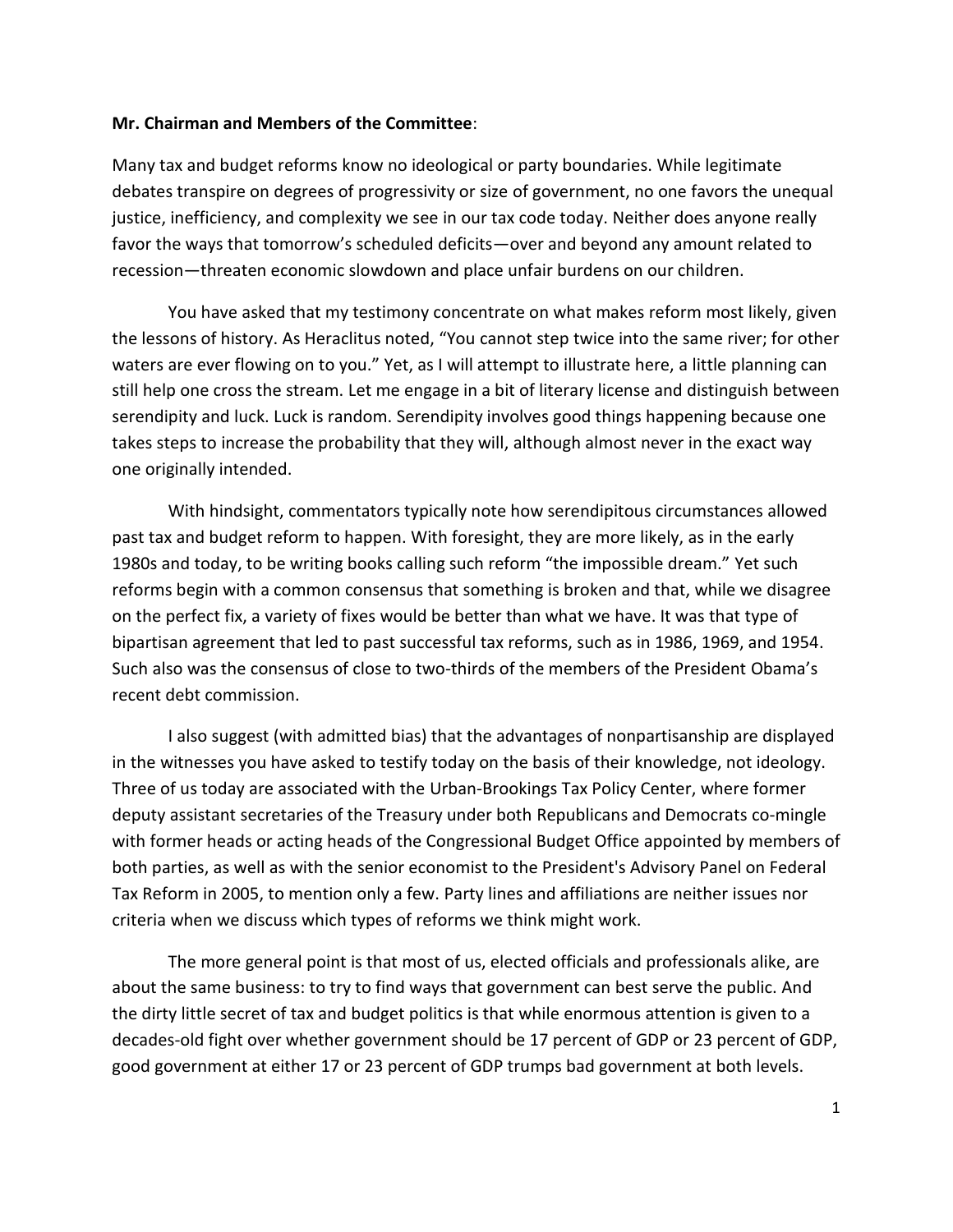#### **Understanding How We Got Here**

If reform always seems within reach, then why do we perennially fail to grasp it? When Theseus, the mythical founder-king of Athens, went into the Labyrinth to slay the half-bull Minotaur, he was able to escape only by following a ball of string back to where he had entered. If we are ever to escape the tax labyrinth into which we have journeyed, we must first figure out how we got here.

I suggest that four factors have contributed significantly to the mess that has become our tax code today and our seeming inability to fix it: (1) the sometimes disorganized growth of domestic policy during what I view as modern government's adolescence; (2) the political ascendency of the budgetary politics of "two Santa Clauses at the same time"; (3) misleading budget accounting; and (4) jurisdictional limitations within the executive branch and across congressional committees.

**Seeking Adulthood**. For most of U.S. history, the spending side of government was addressed to the items like defense and public works, along with a government infrastructure of administration and justice. Transfers were few, and tax issues revolved around what source of revenues might best be used to pay for those public goods. With the vast expansion of the domestic side of government over the 20th century, as well as the higher subsidy values that accompanied deductions and exclusions as tax rates rose, tax policy increasingly became inseparable from other domestic policy—in particular, transfers in areas like health, Social Security, pensions, housing, and welfare. From an economists' viewpoint, transfers are merely negative taxes, taxes negative transfers. As these transfers came increasingly to dominate a growing domestic spending budget, it is not surprising that they came to dominate the tax side as well.

Thus, a simple explanation of the tax code's evolution in recent decades is that it broke away from its narrow revenue-raising function and began to evolve much like the spending side of the budget. To say one is for tax reform today is like saying one is for spending reform: in neither case does it tell us very much. Is the goal stimulus, lower rates, incentives, revenue raising, deficit reduction, base-broadening, progressivity, redistribution, simplification, capital formation, or preferences for favored ventures or groups? As one consequence, today around a quarter of all spending items are in the tax code and, what is equally important but given little attention, a huge number of the tax rates people face are hidden in phase-outs of both direct spending and tax subsidies. While we can explain this development as a consequence of government's movement through adolescence, we have yet to develop the processes and laws more applicable to adulthood.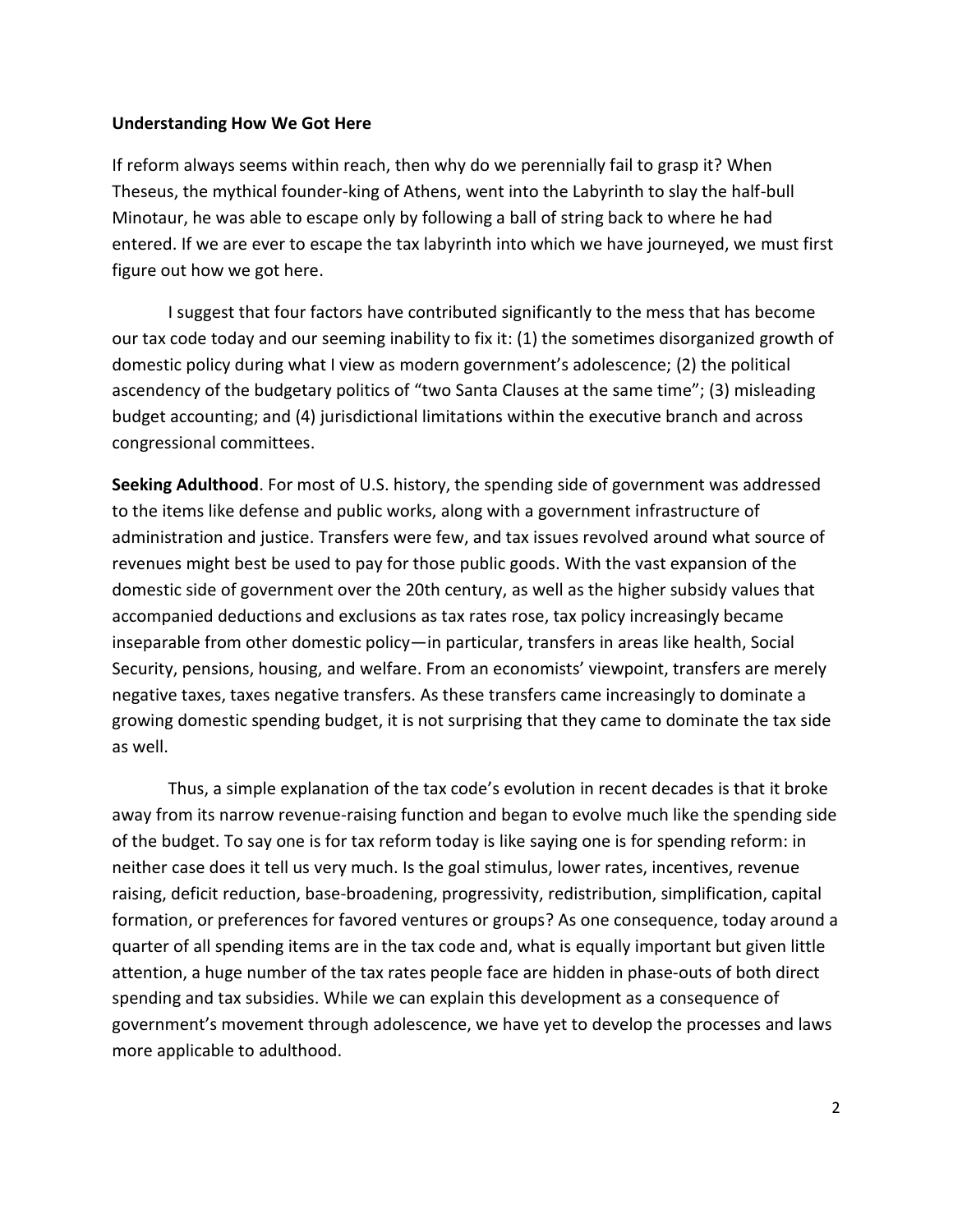**Two Santa Clauses at the Same Time.** Partly due to the large number of spending items in the tax code and effective taxes due to the phase-out of various benefits, I no longer divide the budget balance sheet into spending and taxes but, instead, as "giveaway" and "takeaway." Especially after the 1990 and 1993 budget agreements, both political parties have increasingly come to believe that it is political suicide to operate on the takeaway side of the budget. Indeed, with perhaps one exception, most members in today's Congress have never voted for any significant deficit reduction or for the systemic reform of any major spending or tax program. Both deficit reduction and systemic reform, you see, require identifying "losers" those who must give up something to balance the sheets. Whatever one thinks of the exception—health reform—controversy over it tends to center less on whether it works than on who might be the losers. Accordingly, both political parties for a long time have only enacted tax cuts and spending increases while hoping that the other party will enact the tax increases and spending cuts that balance the government's books.

Even when we know that the situation is no longer viable—as today, when we only collect \$2 for every \$3 we spend—the stalemate continues.

| Taxes & Spending per Household<br>(52011) |     |        |    |        |
|-------------------------------------------|-----|--------|----|--------|
|                                           |     | 2011   |    | 2020   |
| <b>Taxes per household</b>                | \$. | 18,400 | \$ | 27,000 |
| <b>Total Spending per</b><br>household    | Ś   | 30,700 | Ś  | 37,000 |
| <b>Tax Expenditures per</b><br>household  | \$  | 9,600  | \$ | 12,400 |
| Interest Spending per<br>Household        | \$  | 2,000  | \$ | 6,200  |
|                                           |     |        |    |        |

Source: C. E. Steuerie and S. Rennane, Urban Institute, 2011. CBO Budget and Economic Outlook, Jan 2011. Alternative Policy Options Included.

To make matters worse, both parties think that the reward for such political suicide is only to strengthen the other party's ability to control the future; that is, from one perspective, spending cuts will only lead to tax cuts, and from the other, tax increases will only lead to spending increases. Actually, I think there is some truth on both sides, and each is trapped in a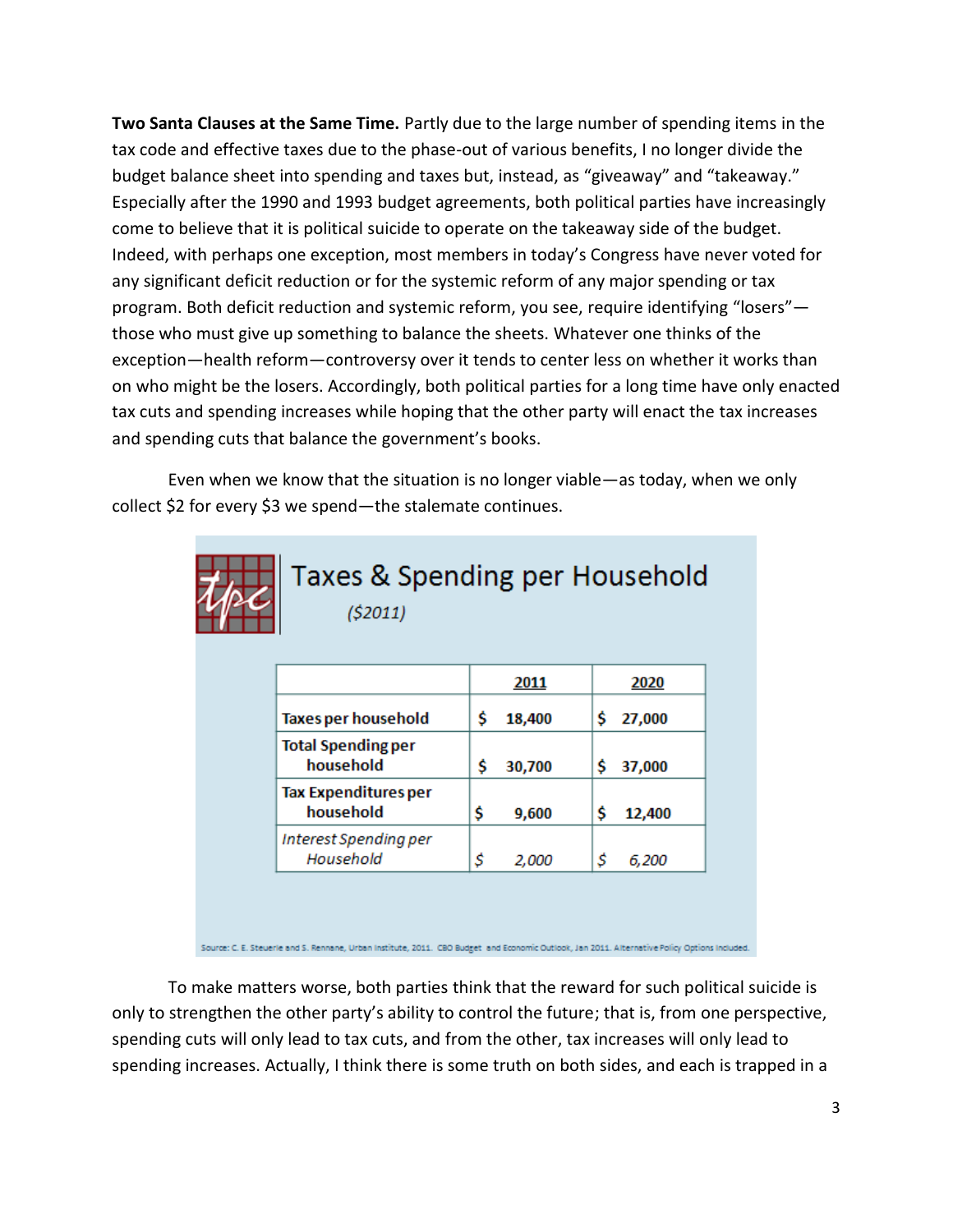classic prisoners' dilemma—a complicated situation where it is always costly to lead and where making any tough choice *alone* always results in less-than-optimal results.

To give one major example of the consequences, I have developed a fiscal democracy index that shows that in 2009, for the first time in U.S. history, all revenues were committed before the new Congress walked in the door. Effectively all discretionary spending had to be paid for with borrowing, and no new reform could be adopted without rescinding some past promise made to the public for low taxes and high spending.



Again, what is unique in all our history is that stalemate can't help get us out of the problem. Traditionally, receipts rose as the economy grew, while future spending under the law on the books was flat or declining. Unless one party or the other got new spending items or some new tax cuts, future budgets went from deficit to surplus. With the spending curve now growing automatically faster than the revenue curve, that option is no longer available—and it explains why so many policymakers are perplexed as to why one can't simply engage in the types of "giveaway" to which we became accustomed for decades in budget, tax, and spending bills.

**Misleading Budget Accounting**. Regardless of which agency should administer any particular subsidy, one thing is clear: tax subsidies and spending items put in the tax code mislead the public as to extent of governmental influence over the economy. A tax subsidy effectively raises tax rates that must finance the subsidy in the same way as an equivalent spending item. Put \$1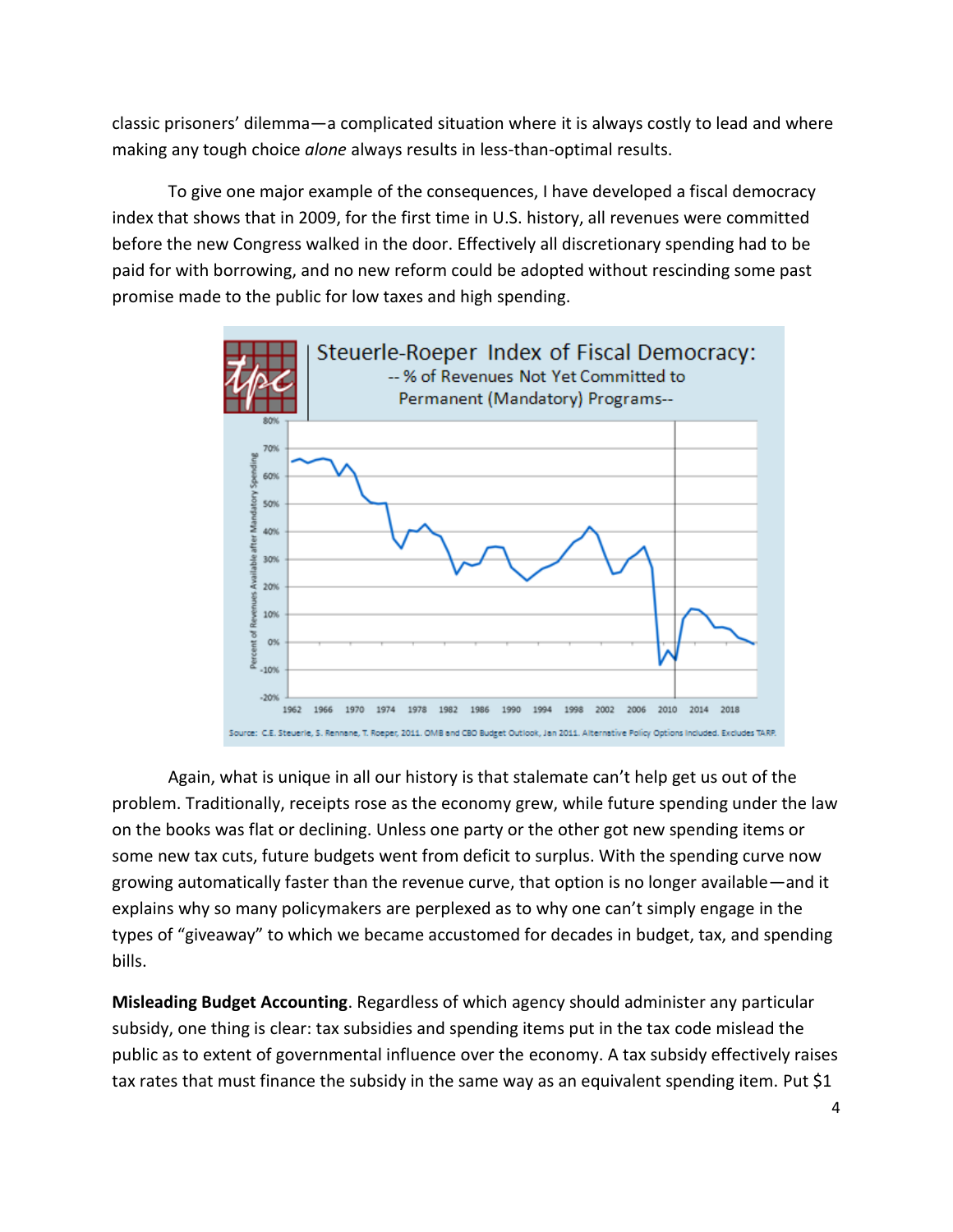billion of tax subsidies for farmers in the tax code, and taxpayers must fork over an additional \$1 billion in taxes on their earnings and profits to pay for them. The complication is that the tax subsidies show up in the budget as a *reduction* in taxes, whereas the corresponding spending items show up as an *increase* in spending. The former looks like smaller government when it really is bigger government in disguise. Accordingly, it is not unusual for a secretary of the Treasury to favor a tax credit on the grounds that an equivalent expenditure item can never get through Congress.

**Jurisdiction**. Two anecdotes show how hard it is under current practices to make reforms that cut across jurisdictions. When I served as original organizer and economic coordinator of the Treasury's 1984–86 tax reform effort, some of those assigned to write up reasons for particular reforms suggested that many tax preferences would be better handled as direct expenditures. I explained to them that such an argument had limited application to a tax reform that could only make trade-offs among various tax provisions. For instance, even as successful as many consider the 1986 reform to be, our effort could not, say, replace an education tax credit with a higher Pell grant because we—and the committees to which we submitted our recommendations—had no authority over both direct spending and spending hidden in the tax code.

Another time came when testifying before the Ways and Means Committee on the possible superiority of direct housing vouchers to low-income housing tax credits. Representative Rangel leaned over the podium, smiled down at me, and said (paraphrased), "You know, when this committee gets jurisdiction over vouchers, we can discuss such tradeoffs, but, for now, we'll deal with what is under our control."

### **Lessons from 1986 (and 1969 and 1954)**

You have asked me to spend some time on lessons from the 1986 reform and why it was successful. While history never fully repeats itself, these lessons can still provide guidance.

**Seizing Today's "Opportunity**." The opportunities of each age differ. In the mid-1980s, individual tax shelters were running amuck and threatening the tax system; both the poor and households with children were bearing ever-heavier shares of the tax burden; high tax rates combined with inflation were adding to stagnation by playing havoc with how people invested their money; and the income tax was becoming ever more complex. Tax reform could help deal with all those issues.

Some of these issues repeat today, some do not. The extraordinary growth in permanent or mandatory programs both on the spending and tax expenditure sides of the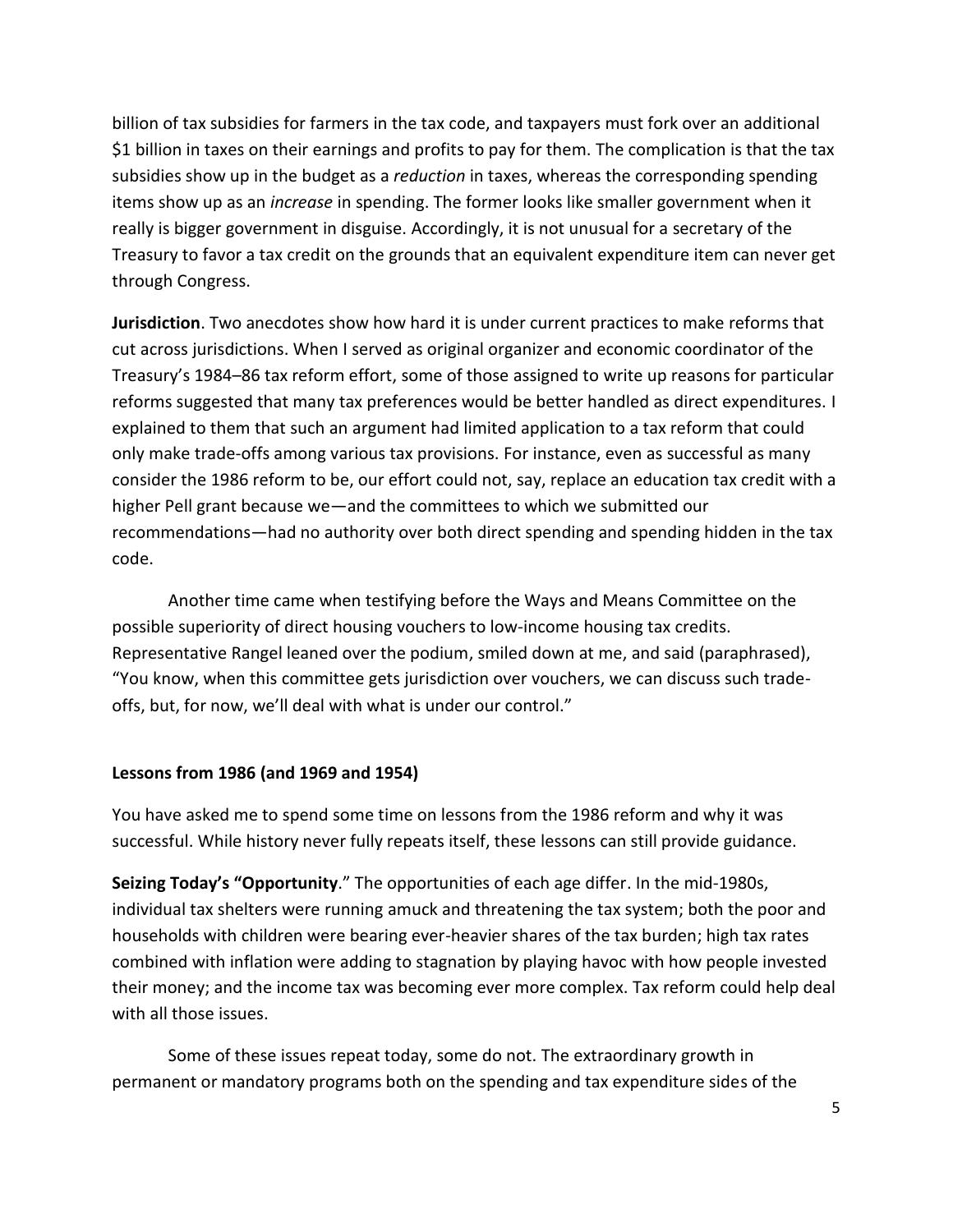budget, along with the low level of revenues raised, are far more serious today than even in the 1980s. As I have already noted, never in our history has there been less give or slack in the budget—in fact, the situation has become so bad that even economic growth can't get us back into the black. Also, in the early 1980s, Congress and the president had already begun admittedly gingerly—tackling the deficit issues through deficit reduction acts in 1982 and 1984 and Social Security reform in 1983. This provided greater opportunity to propose a deficitneutral tax reform.

**Principles**. On what basis can reform proceed, given so many programs in the tax system? Principles are crucial and must be distinguished from mere goals. Established principles of public finance include equal justice (equal treatment of equals), efficiency (which includes operating within a budget), progressivity, individual equity (one is entitled to the rewards from one's own efforts), and simplicity. There is seldom any excuse for violating equal justice or for establishing programs with open-ended budgets, though both are done all the time. Some principles like progressivity must be balanced against concerns for efficiency, but, even here, it is easy to find examples of programs that simultaneously violate almost every principle.

A simple history of post–World War II budget policy is that when operating on the giveaway side of the budget, *first feeding at the trough* seems to be a primary way that legislative goals are set, and there is little political price to pay as long as everyone appears to come out ahead. When operating on the takeaway side, on the other hand, principles come much more into play since elected officials must justify to skeptical audiences why they made the choices they did. Principles not only guide initial decision-making, they can be used to control the process as it moves along.

**Comprehensiveness.** From a public policy perspective, we ought first to identify comprehensively what needs fixing before proceeding to the politics. This was a major fight during tax reform; many people did not want us at Treasury to suggest a comprehensive reform, but, instead, merely to identify a few items. I pushed for comprehensiveness on three grounds. First, that was our job as public servants. If not then, when did we get around to telling the public just how much was broken? Second, under what I label the "hopper theory of democracy," the more good things that go into the hopper, the more good things that might happen down the road (regardless of the success of any particular reform).

Third, the political cost of major reform is often less than the cost of minor reform. Why? In today's media, editors demand that their reporters provide controversy. That's what sells. That means that the first screaming headline of any reform effort is to identify who pays who loses some subsidy or pays some more tax on the takeaway side of the budget. But the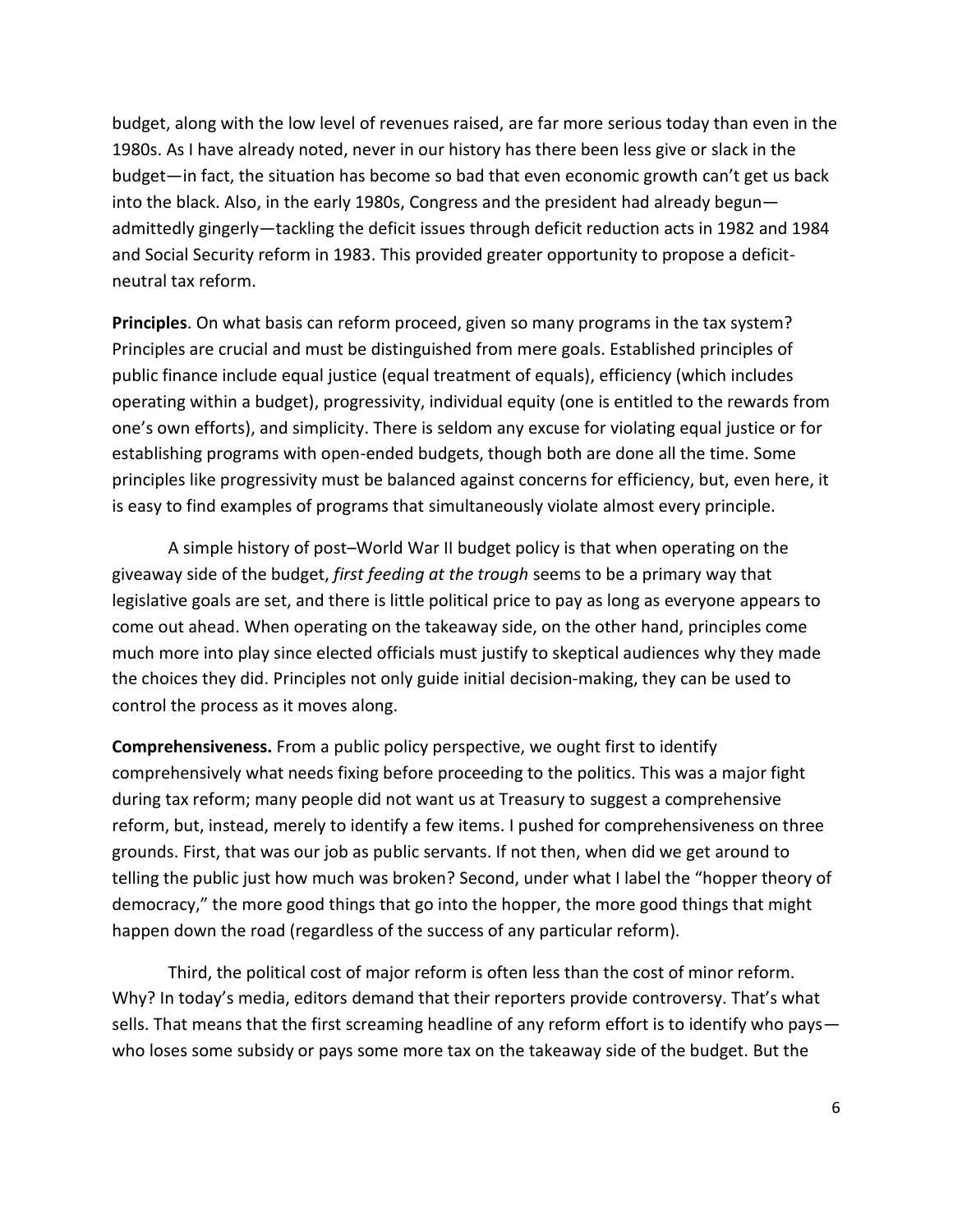size of the headline often doesn't change and certainly doesn't change proportionately to the size of the reform.

As for the lobbyists, they suffer from what is called an "agency problem": they represent themselves more than any particular client. That can be turned to the reformer's advantage. Lobbyists, too, gear up to favor their funders, but not in any manner proportionate to the issues at hand. Their incentives are to scare their funders and members of their associations, irrespective of the amount at stake or even whether they should be scared. Therefore, if one is going to take a hit politically, one ought to get as much as possible out of the hit. The reform ought to achieve something quite valuable—a simpler tax code, long-term budgetary balance, a Social Security system without long-run deficits, and so forth.

**Shifting the Burden of Proof.** Comprehensive reform serves another purpose: placing the burden of proof on those who oppose reform. During tax reform, those who fought against reform generally fought to restore a provision against a standard of equal justice and a comprehensive tax base, with few exceptions. They bore the burden of proof. When current law is established as the standard, the burden of proof resides with the reformers, who must justify why they are picking on one group or another.

As some of you know, this last reason compelled me early on in the debt commission's proceeding to push through the staff for a "chairmen's mark" that solved such problems as long-term debt and Social Security imbalances, so that those favoring current practices would have to be put on the defensive. Had the debt commission merely put out a set of options, as have so many past commissions, it would not have succeeded in shifting the burden of proof.

**Liberal-Conservative Coalitions.** Tax reform in 1986 in no small part was supported by two broad coalitions: (1) pro-poor and pro-family; and (2) lower rates and reduction in tax shelters. These didn't just appear *deus ex machina*. Prior to reform, I did some work that got front-page headlines on the extent to which families with children had increasingly borne the largest tax increases in the post-war era. The same work showed that the poor were increasingly subject to tax. The first issue was taken up especially by social conservatives who felt the family was under attack, and the second especially by liberals concerned about the poor. Meanwhile, lower rates were always foremost in President Reagan's mind, and he didn't object to giving up items like accelerated depreciation or investment credits to get them; while the tax shelters of the day were looking increasingly slimy to everyone.

**Presentation.** So many reform efforts fail because no plan is in place to gather together the information that can present the problem in the most forthright manner. The 1984–86 reform effort worked in part because nonpartisan staff worked well ahead of the game on what data to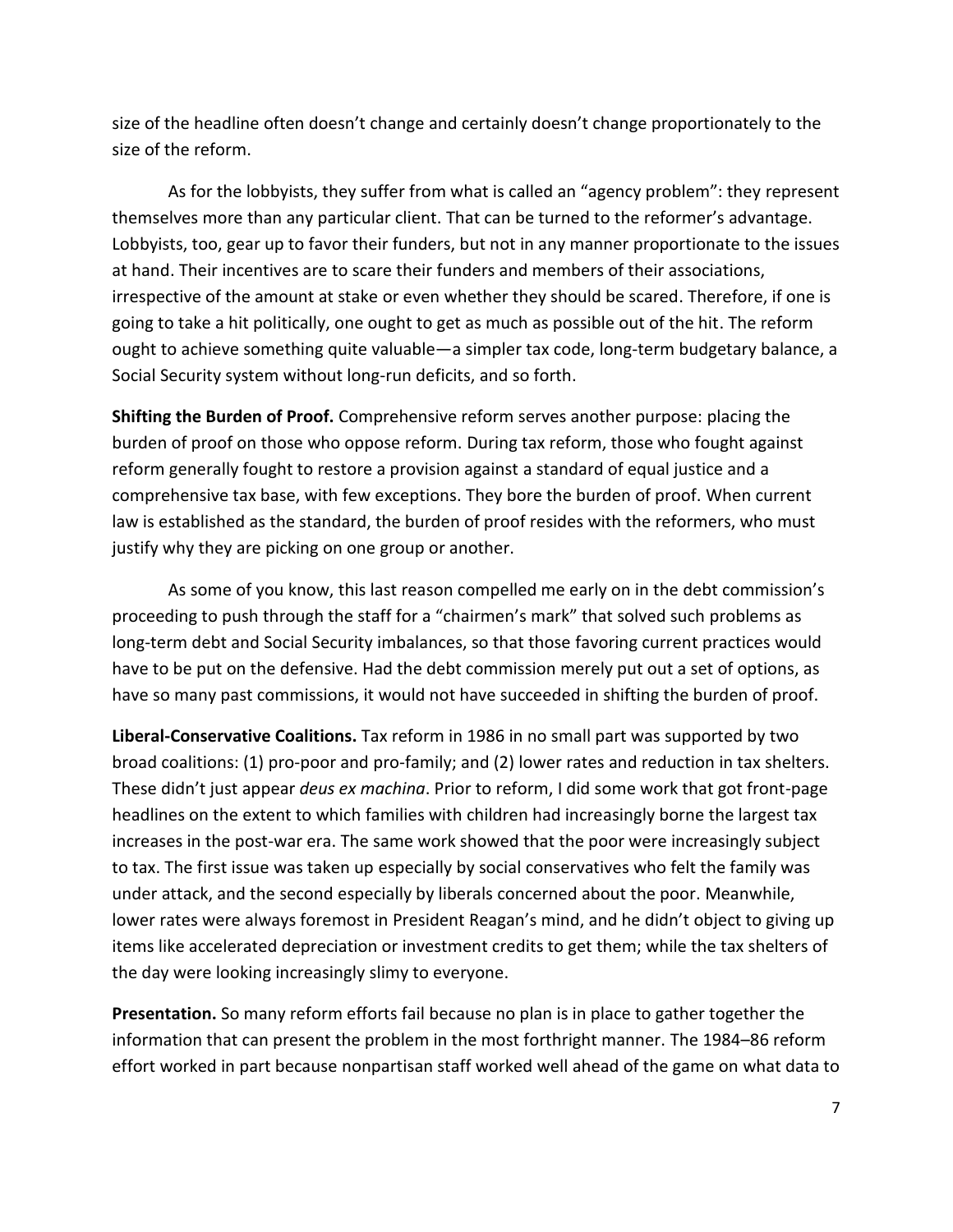gather, what models to run, and how information could be most honestly presented. As a prime example, distributional tables in 1984 were reported in such a way that many doctors and lawyers with +\$300,000 in professional income and -\$290,000 in fake partnership losses would have shown up as "low-income taxpayers" with \$10,000 in total income. Raising their taxes would appear as a tax increase on the poor. To deal with this issue, we had to adopt a better measure by which to classify taxpayers. We also worked closely with IRS to reveal much more data on the uses of partnerships as tax shelters.

**Empowering Nonpartisan Staffs at Treasury and Elsewhere.** Over the past three decades, a belief has arisen within both the White House and Congress that information needs to be centralized and controlled. Why, it is thought, make political enemies by identifying what is not working, especially if those particular issues are not on the president's or a political party's current agenda? In addition, why not place more and more political staff over nonpartisan staff and civil servants so as to please more constituencies and restrict any news that might offend them? With a few major exceptions, such as the Congressional Budget Office, one consequence has been the multidecade downgrading of nonpartisan staff to the point that they are less able to serve the public with the information and knowledge that they have.

There is no doubt that the Tax Reform Act of 1986, as well as the Tax Reform Act of 1969, came out of studies that the Treasury Department conducted mainly with nonpartisan staff, with little political interference, and with most political decision-making held off until after the results of the studies could be released. In the 1969 act, hardly a beat was lost as Treasury studies (on foundations and on high-income taxpayers paying no tax) largely conducted under a Democratic president were used to back a reform in 1969 under a Republican one. In 1986, we dug into the heart of many, many issues—ranging from tunnel bores to depreciation rates—in ways that haven't been repeated since. Since then, the plumbers have not really been allowed to do their work; as one piece of evidence, the Treasury and the IRS for decades have failed to fulfill the requirement for performance review of the hundreds of programs under their purview.

**Leadership.** With the gift of hindsight, many people claim leadership, as in making the 1986 reform happen. In truth, when President Reagan first asked for a study in his 1984 State of the Union address, Congress immediately burst out in laughter. Internally to Treasury, some people thought we would treat this like a lot of other studies that never quite got done. And it was quite clear that the White House initially had little more in mind than to put this request in the State of the Union to keep the tax debate out of the 1984 presidential election. In fact—and this was *good* for reform—the White House didn't want to know what we were debating internally because they didn't want to have to defend it. Even after the Treasury's study was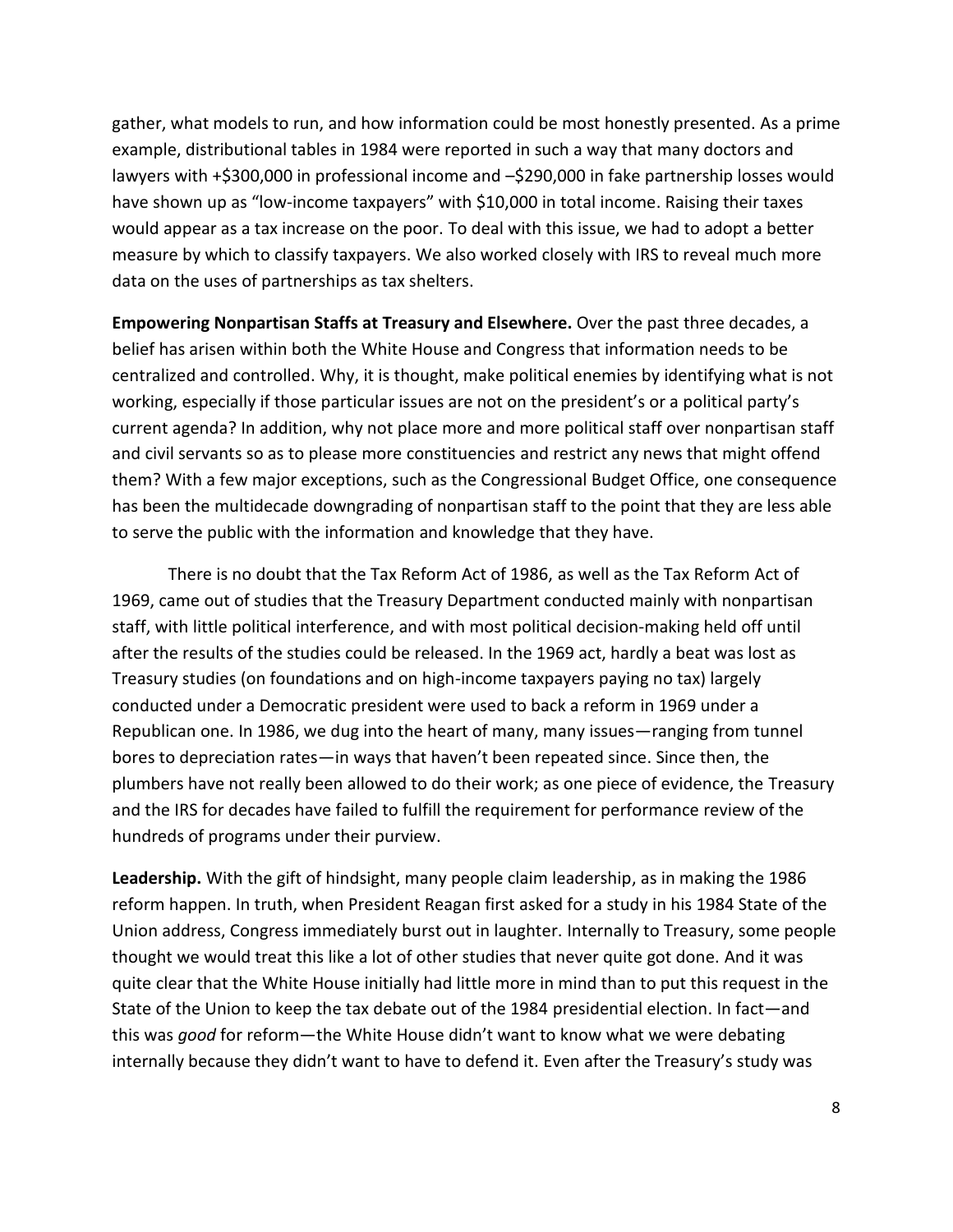released, Secretary Regan started to back off, indicating that it had been written on a word processor and could be changed.

Still, after release, the study itself began to receive praise from many Democrats and Republicans. Momentum started to build. People like James Baker and Richard Darman saw both opportunity to lead and a way to establish an agenda for the president's second term. At a crucial moment, President Reagan and Representative Dan Rostenkowski came to an agreement that each would not criticize the other in advancing this ball to the next stage. Also, President Reagan didn't get hung up on narrow issues of consistency, such as whether some reforms went against provisions that he favored in 1981 legislation or in the previous election campaigns. And clearly some members of Congress, led by Senator Bill Bradley, had already helped create momentum through bills such as Bradley-Gephardt, Kemp-Kasten, and many others.

**Accountability.** Interestingly, tax reform in those days was declared dead at least three times after Treasury's original report gave it some life. But as the effort moved from a Treasury proposal to a presidential proposal to a Ways and Means bill to a Senate Finance bill to enactment, one person at each step (first Treasury Secretary James Baker, then Ways and Means Chair Dan Rostenkowski, then Senate Finance Chair Bob Packwood) ended up responsible for getting it to the next stage. When the press started reporting at each stage that reform was dead, the onus of failure became greater than onus of success. This shame factor is important: figuring out how to hold particular people (and not a committee) accountable for failure is a crucial ingredient for the success of any reform.

**Empowering Someone to Be in Charge.** Whether we build a glass building or a steel building, the builders should still want the architects and engineers initially to design something that can stand. But in a political system, someone then needs to be empowered to get reform through the political system without losing its core objectives. With respect to this stage of reform, I here paraphrase comments made by Richard Darman, passed onto me by O. Donald Chapoton, a former assistant secretary of the Treasury. Darman, deputy secretary of the Treasury during the 1985 and 1986 stages of tax reform, emphasized that he and Secretary Baker took overall charge, mapped out a strategic plan, relied upon their past experience in getting legislation through Congress, operated when necessary in secret, bargained with various interest groups to get their support for reform, and involved the White House only when necessary (partly to avoid too many chefs).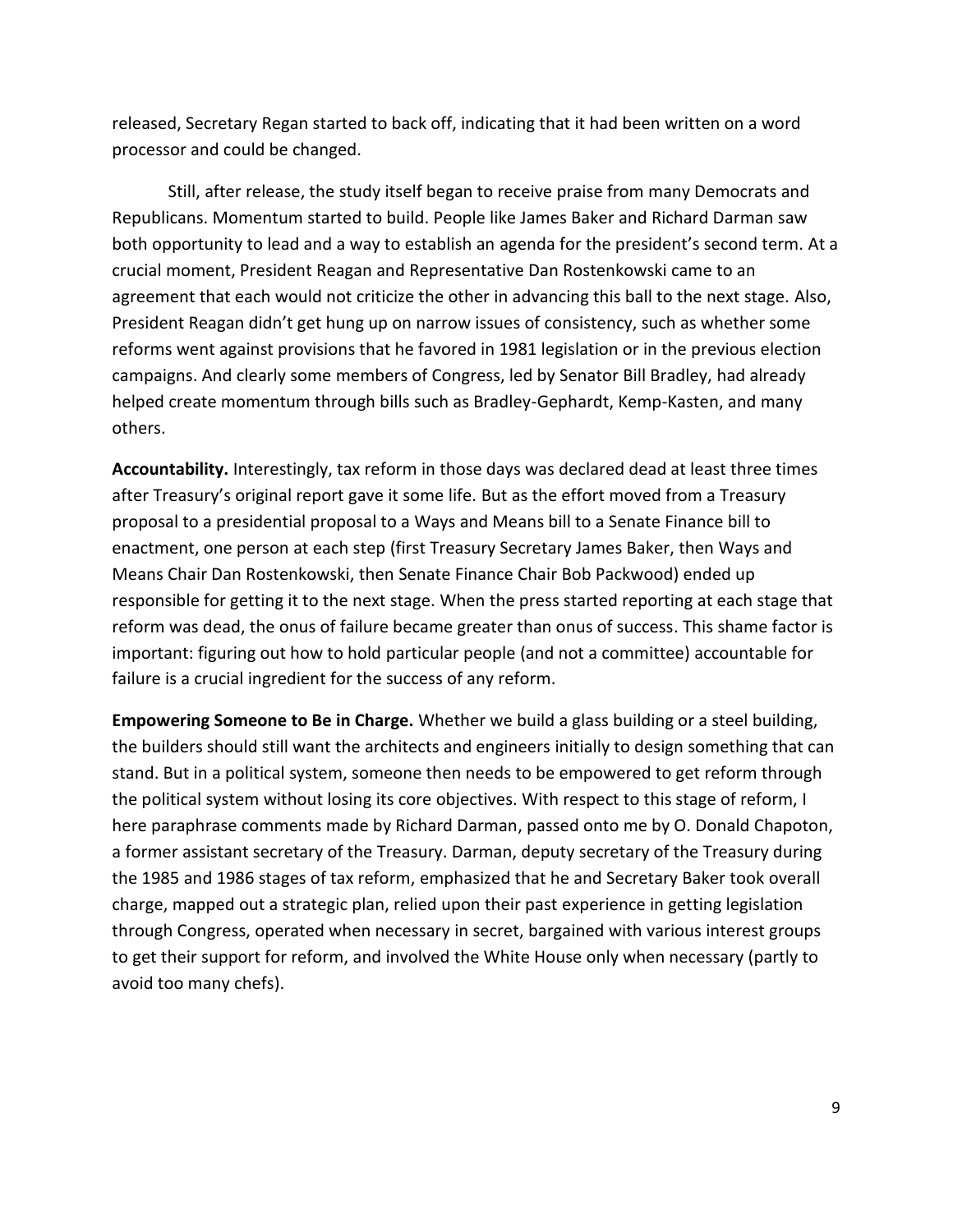## **Conclusion**

How, then, do we escape from the current tax and budget labyrinth and move forward on reform? I suggest, like Theseus, we follow the string back out along the four dimensions I have laid out.

- First, we must move into an era of fundamental reform—one that no longer centers simply on growth and multiplication of programs. Large systemic reforms require fundamentally different strategies than those simple tax cuts and benefit expansions that seem only to identify "winners." Whatever one thinks of the final results, the few major domestic reforms of the past three decades--Social Security reform in 1983, tax reform in 1986, welfare reform in 1996, and health reform in 2010—are harbingers of the size and types of trade-offs that modern government must increasingly engage.
- Second, we must limit how much any political party or any Congress can commit for the future—before that future arises. In like manner, we should expect that budgets must be roughly balanced over the economic cycle. The only way to achieve these reforms is through agreement among political parties that they will abide by rules that constrain how much of an unknown future either party can control through fore-ordained spending increases or tax cuts.
- Third, we must account for and report to the public in a more honest way that doesn't hide the cost of government in tax programs or tax rates in spending programs. We should also report the tax burden enacted by each Congress as equal to the revenues it collects plus the taxes necessary to cover the deficits it leaves behind.
- Finally, we must cut across jurisdictions in ways that allow us more systematically to reform particular areas of the budget where both tax subsidies and direct subsidies are used, such as housing, welfare, and jobs programs.

At the same time, I believe that serendipity arises by playing the odds in the right way. I do not know the day or the hour that tax reform will take place; taking the lessons of history, I do know that its probability of success is increased at the analytic level by

- seizing today's opportunities;
- basing reform on well-established principles of public finance;
- comprehensively tackling the subject at hand;